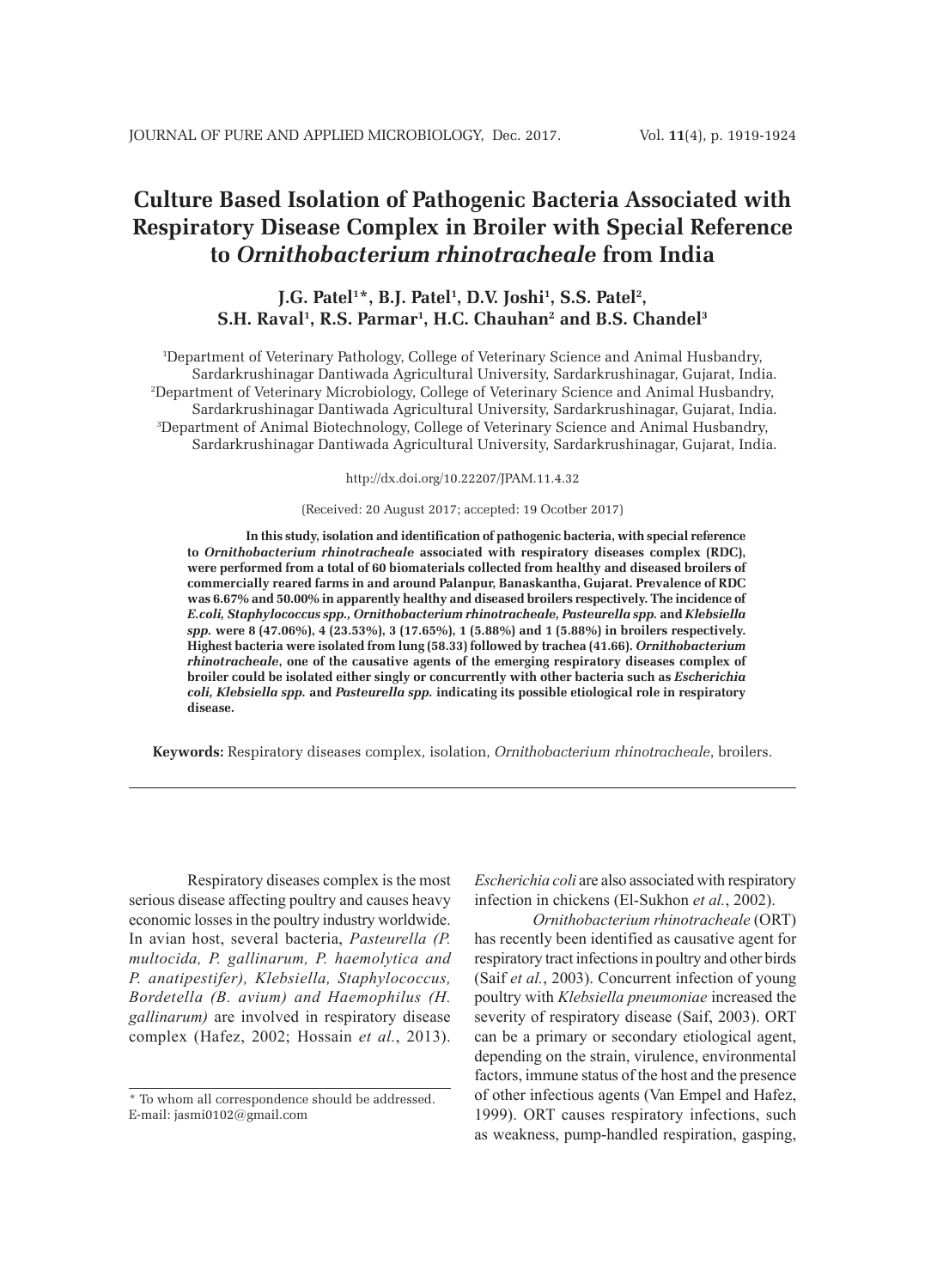dyspnoea, mucous discharge and mortality, swelling of sinuses, facial oedema, tracheitis, pneumonia, pleuritis, air sacculitis, pericarditis, sinusitis, drop in egg production and poor egg quality, in birds all over the world (Canal *et al.*, 2005; Pan *et al.*, 2012).

and characterize the organisms using cultural characters, morphology and biochemical analyses.

## **MATERIALS AND METHOD**

## **Isolation of Organisms**

*Ornithobacterium rhinotracheale* is a difficult bacterium to culture. It grows slowly and needs special growth conditions and so attempts at isolation are often negative and plates are overgrown by other bacteria (Hassanzadeh *et al.,* 2010). In the USA, France, Belgium, Spain, Germany, Hungary, Israel, Korea, Japan and Taiwan, the outbreak of respiratory disease associated with ORT has been reported (Van Empel and Hafez, 1999). The aim of the present study was to isolate bacteria with special reference to ORT in broiler flocks associated with RDC in Gujarat

A total of 60 samples comprising of trachea, larynx, lungs, exudates of infra orbital sinus and air sacs from broiler flocks were separately streaked on Brain-heart infusion medium (BHI) and MacConky Agar (MCA) plates for isolation of organisms. Plates were incubated aerobically at 37°C overnight. The plates were observed after 24 hours for the growth. The isolates were further inoculated on Blood Agar (BA) and Eosin Methylene Blue (EMB) Agar plates for their cultural characteristics.

| Organisms/<br>Biochemical<br>characters | $E.$ coli $(8)$ | Staphylococcus<br>$spp.$ (4) | O. rhinotracheale (3) | Pasteurella<br>$spp.$ (1) | Klebsiella<br>$spp.$ (1) |
|-----------------------------------------|-----------------|------------------------------|-----------------------|---------------------------|--------------------------|
| Indol                                   | $^{+}$          | NA.                          |                       | $^{+}$                    |                          |
| <b>MR</b>                               | $^{+}$          | <b>NA</b>                    |                       |                           |                          |
| <b>VP</b>                               |                 | NA                           | $^{+}$                |                           | $^{+}$                   |
| Citrate                                 |                 | NA                           |                       |                           | $^{+}$                   |
| Urease                                  |                 | $^{+}$                       | $^{+}$                |                           | $^{+}$                   |
| Oxidase                                 |                 |                              | $^{+}$                | $^{+}$                    |                          |
| Catalase                                | $^{+}$          | $^{+}$                       |                       | $^{+}$                    | $+$                      |
| Haemolysis on blood agar                | V               | $^{+}$                       |                       |                           | $^{+}$                   |
| Growth on MCA                           | LF              |                              |                       |                           | LF                       |
| Growth on BHI                           | $^{+}$          | $^{+}$                       |                       | $^{+}$                    | $^{+}$                   |
| Growth on EMB                           | $^{+}$          |                              |                       |                           | $^{+}$                   |
| Growth on BA                            | $^{+}$          | $^{+}$                       | $^{+}$                | $^{+}$                    | $^{+}$                   |

**Table 1.** Various biochemical characters of bacterial isolates

+: Positive, - : Negative, NA: Not applicable, V: Variable and LF- Lactose fermenting colony

**Table 2.** Bacterial isolates from commercial broiler showing respiratory disease complex.

| Organisms           | No. of<br>isolates | Percentage<br>$\binom{0}{0}$ | Healthy<br>broilers | Diseased<br><b>broilers</b> |
|---------------------|--------------------|------------------------------|---------------------|-----------------------------|
| E. coli             |                    | 47.06                        |                     |                             |
| Staphylococcus spp. |                    | 23.53                        |                     |                             |
| O. rhinotracheale   |                    | 17.65                        | 0                   |                             |
| Pasteurella spp.    |                    | 5.88                         | 0                   |                             |
| Klebsiella spp.     |                    | 5.88                         |                     |                             |
| Total               |                    |                              |                     |                             |

J PURE APPL MICROBIO*,* **11**(4), DECEMBER 2017.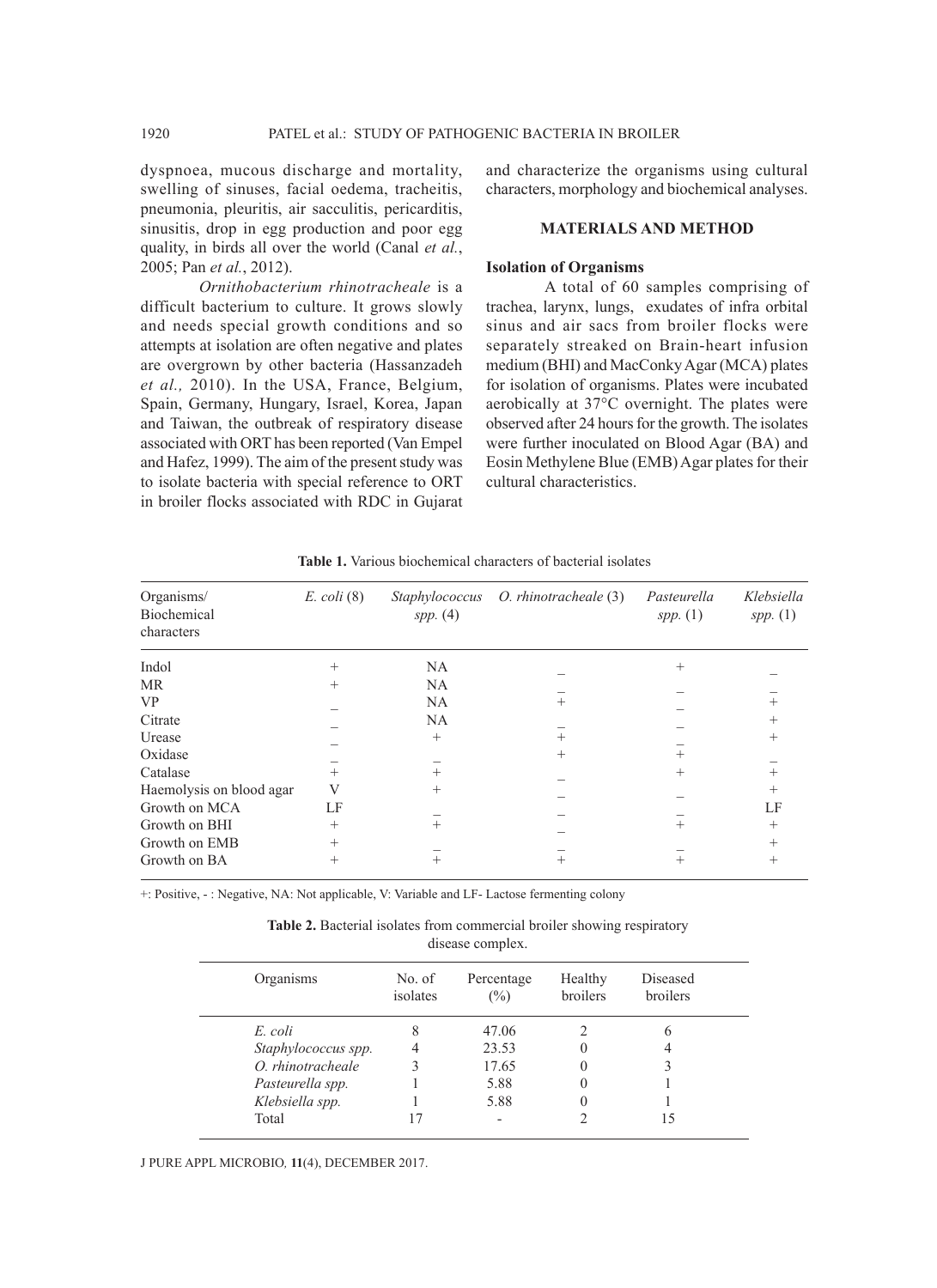## **Morphological and staining characters of isolates**

The isolates were subjected to Gram staining for confirming the purity of cultures and morphological characters.

## **Biochemical identification**

Biochemical characterization was performed with Indol, Methyl- Red (MR), Voges-Proskauer (VP), Citrate, Urease, Oxidase, Catalase, Haemolysis on blood agar, Growth on MCA,

| <b>Tissues</b>                  | No. of<br>sample<br>processed | No. of<br>isolates | Percentage<br>$(\%)$     | Healthy<br>broilers | Diseased<br>broilers |
|---------------------------------|-------------------------------|--------------------|--------------------------|---------------------|----------------------|
| Treachea                        | 12                            |                    | 41.66                    |                     | 4                    |
| Larynx                          | 12                            | າ                  | 16.66                    | 0                   | 2                    |
| Lung                            | 12                            |                    | 58.33                    |                     | 6                    |
| Exudates of infra orbital sinus | 12                            | ∍                  | 16.66                    | $\theta$            |                      |
| Air sacs                        | 12                            |                    | 8.33                     | $\theta$            |                      |
| Total                           | 60                            | 17                 | $\overline{\phantom{0}}$ |                     | 15                   |
| Prevalence $(\% )$              |                               | 28.33              |                          | 6.67                | 50.00                |

**Table 3.** Prevalence of RDC in apparently healthy and diseased broilers.



**Fig. 1.** Grams staining of *Staphylococcus* isolate showing Gram positive cocci in bunch



**Fig. 3.** Grams staining of *E. coli* isolates showing typical Gram negative rods



**Fig. 2.** Lactose fermenting pink coloured colonies on MacConkey agar medium



**Fig. 4.** Grams staining of *O. rhinotracheale* isolates showing Gram negative, highly pleomorphic rod shaped bacteria

J PURE APPL MICROBIO*,* **11**(4), DECEMBER 2017.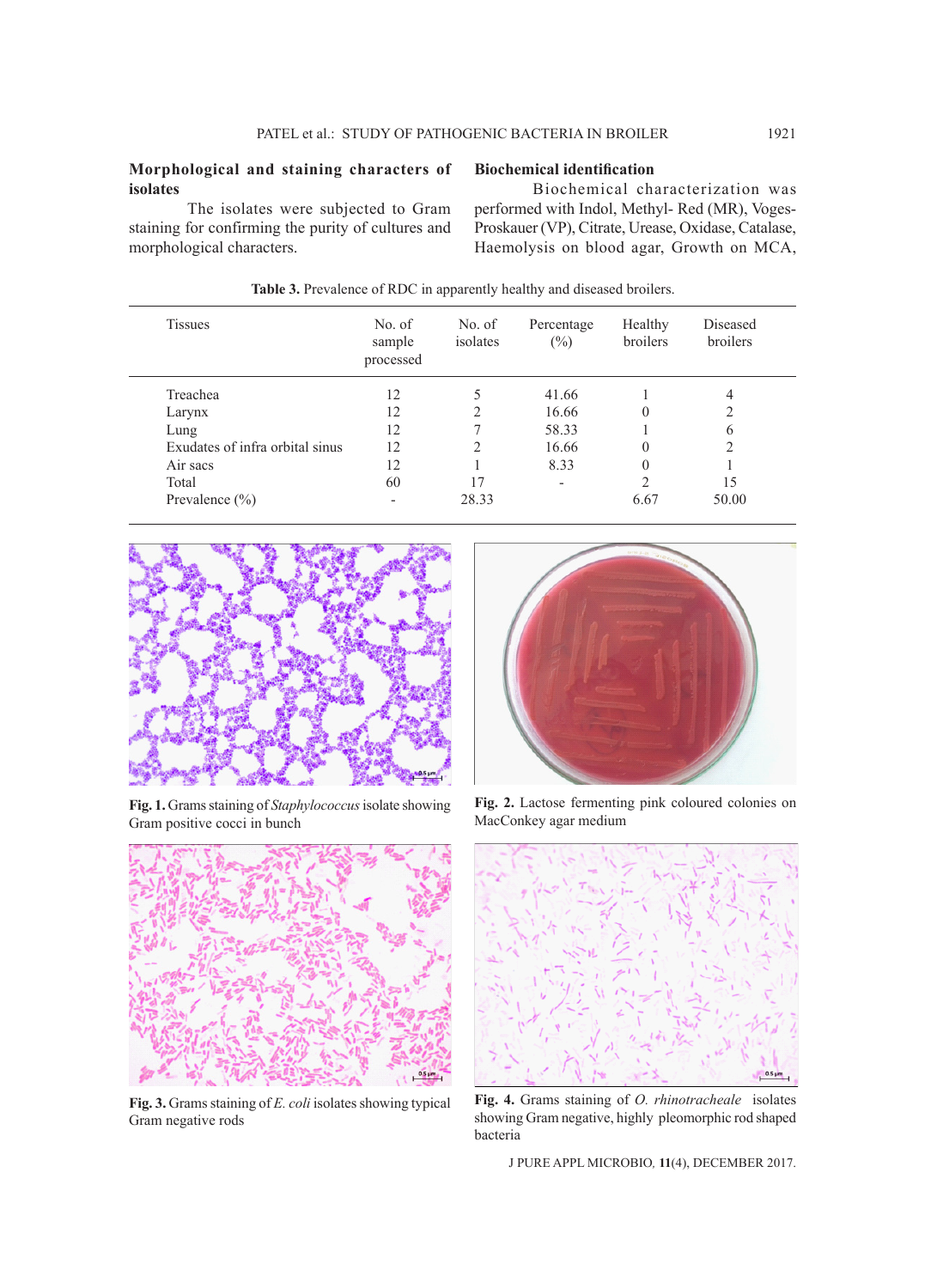Growth on BHI, Growth on EMB and Growth on BA for confirmation of isolates. (Barrow and Feltham, 1993; Van Empel *et al.*, 1997).

## **RESULTS AND DISCUSSION**

A total of 60 samples from trachea, larynx, lungs, exudates of infra orbital sinus and air sacs in broiler flocks were cultured on BHI, MCA, EMB and BA plates for isolation of bacteria. Result show that fourteen samples produced growth on BHI agar. Among them, four isolates were found to be morphologically similar to *Staphylococcus spp.* confirmed by Grams staining revealed typical gram positive cocci in bunch (Fig. 1).

Further a total of 9 isolates showing lactose fermenting pink colonies on MacConkey agar (Fig. 2). However, non of the isolate with



**Fig. 5.** *O. rhinotracheale* and *Pasteurella* isolate showing positive oxidase test

non lactose fermenting nature was obtained on MacConkey agar. Eight ioslates were confirmed as *E.coli*, which showed typical greenish metallic sheen on EMB agar as well as gram negative rods morphologically similar to *E. coli* when stained with Gram's Method of staining (Fig. 3). Similarly, colonies with large, mucoid, pink to purple colonies with no metallic green sheen on EMB agar medium and Gram negative coccobacilli in Gram's stained smear confirmed as *Klebsiella spp.*

The isolated bacterial colonies on blood agar plates were small, glistening, mucoid, haemolytic and dew drop like, and appeared as gram negative coccobacilli when stained with Gram's stain stain were identified as *Pasteurella spp.* Non haemolytic tiny colonies on blood agar and staining by Gram method revealed gram negative, highly pleomorphic, rod shaped bacteria identified as *Ornithobacterium rhinotracheale*  (Fig. 4).

All the 17 isolates were characterized by biochemical tests viz. oxidase, catalase, urea and IMViC pattern (indole production, Methyl Red (MR) test, Voges-Proskauer (V.P.) test, citrate utilization on Simmon's citrate medium). The results have been summarized and presented in Table 1 and Fig. 5-7. ORT could be differentiated from other pathogenic bacteria by biochemical reactions. The present findings were coincided with the findings of Van Empel *et al.* (1997), Masdooq *et al.* (2008), Siddique *et al.* (2008), Hassanzadeh *et al.* 2010, Itoo *et al.* (2013) and Ashraf *et al.* (2015). Yilmaz *et al.* (2011) during their study of



**Fig. 6.** *Staphylococcus* , *O. rhinotracheale* and *Klebsiella* isolates showing positive urease test

J PURE APPL MICROBIO*,* **11**(4), DECEMBER 2017.



**Fig. 7.** 1.Indole, 2. Methyl- Red (MR), 3. Voges Proskauer (VP) and 4. Citrate test for *Klebsiella spp*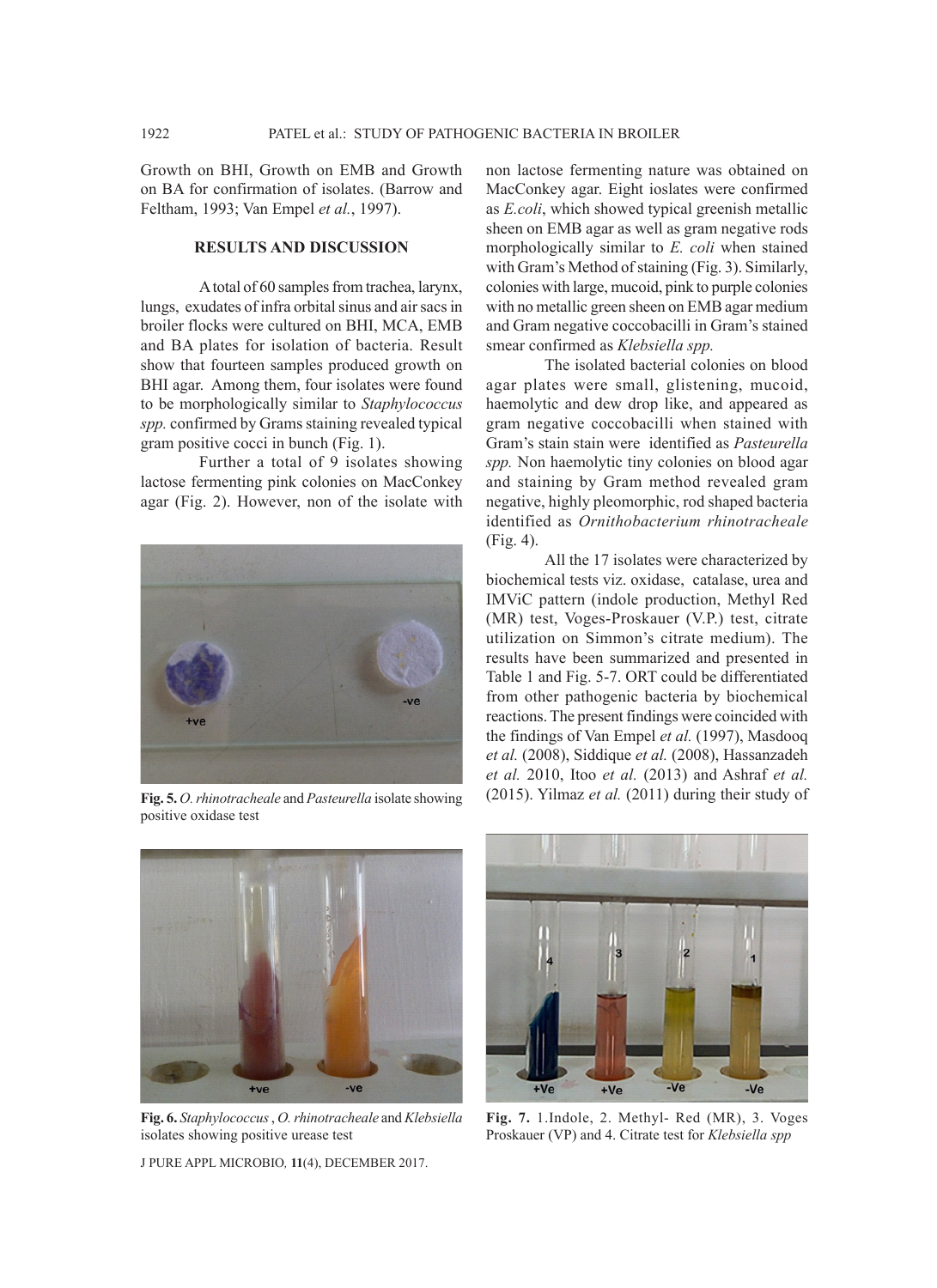lung lesions of slaughtered broilers in slaughter house reported that *E. coli* ranked the first among the other bacteria isolated. Gowthman *et al.* (2012) found *E. coli* as major secondary invading pathogen in respiratory disease complex.

The incidence of *E.coli, Staphylococcus spp. O. rhinotracheale, Pasteurella spp.* and *Klebsiella spp.* were 8 (47.06%), 4 (23.53%), 3 (17.65%), 1 (5.88%) and 1 (5.88%) in broiler flocks (Table 2). These results were in accordance to that reported by Mustafa and Ali, (2005); Lateef *et al.,* (2006); Murthy *et al.,*(2008); Popy *et al.,* (2011); Bhimani *et al.,* (2014). Concomitant infection with *E. coli, Pasteurella spp.* and *Klebsiella spp.* increasing the severity of infections associated with *O. rhinotracheale* as reported by De Rosa *et al.* (1996).

The results showed that the prevalence of RDC was 6.67% and 50.00% in apparently healthy and diseased broilers (Table 3). Similar findings have also been documented by Hassan *et al.,* (2014) and Chaudhari, (2017). More number of bacteria were isolated from lung (58.33) followed by trachea (41.66), larynx (16.66), exudates of infra orbital sinus (16.66) and air sacs (8.33) in broiler birds (Table 3). The organism could also be isolated in pure culture in specimens from the trachea, lung or air sac exudates and these findings were in accordance with Murthy *et al.*, (2008) and Pan *et al.*, (2012). The frequency of isolation of ORT from various organs indicated that the isolates were most commonly recovered from the lungs, trachea and air sacs. In some birds, ORT was isolated from the lung, in association with *Pasteurella spp.* and *E. coli.* ORT was most frequently isolated from the respiratory tract of poultry, whereas *Pasteurella spp.* could be isolated from various organs, notably the liver (Murthy *et al.*, 2008).

## **CONCLUSION**

In conclusion, the emerging respiratory diseases complex in broiler caused by *O. rhinotracheale*, one of the emerged pathogen could be isolated either singly or concurrently with other bacteria, such as *E.coli, Pasteurella spp.* and *Klebsiella spp*., indicating its possible etiological role in the respiratory disease complex of broiler. Mixed or concomitant bacterial infections are significant and very severe but the synergistic

role between *O. rhinotracheale* and other bacterial pathogens is yet to be ascertained.

## **ACKNOWLEDGEMENT**

The authors are thankful to Director of Research, Sardarkrushinagar Dantiwada Agricultural University, Sardarkrushinagar for providing funds and facilities to conduct this work.

## **REFERENCES**

- 1. Ashraf, A.; Samir, A., Ebtisam, M., Doaa, A. Prevalence of *E. coli* in broiler chickens in winter and summer seasons by application of PCR with its antibiogram pattern. *Benha veterinary medical journal* 2015; **29**: 119–128.
- 2. Barrow, G. I., Feltham, R. K. A. Cowan and Steels's Manual for the Identification of Medical Bacteria, 3rd edn., Cambridge University Press, Cambridge, Great Britain, 1993.
- 3. Bhimani, M.P., Roy, A., Bhanderi, B.B., Mathakiya, R. A. Isolation, identification and molecular characterization of *Pasteurella multocida* isolates obtained from emu (*Dromaius novaehollandiae*) in Gujarat state, India. *Veterinarski Archives* 2014; **84**: 411–419.
- 4. Canal, C.W., Leao, J.A., Rocha, S.L.S., Macagnan, M., Lima-Rosa, C.A.V., Oliveira, S.D., Back, A. Isolation and characterization of *Ornithobacterium rhinotracheale* from chickens in Brazil. *Research in Veterinary Science* 2005; **78**: 225–230.
- 5. Chaudhari, S. V. Pathological and molecular studies on upper respiratory tract infections in broilers with special reference to Low Pathogenic Avian Influenza (H9N2), Infectious Bronchitis virus, Escherichia coli and Avian Mycoplasma. In: MVSC, dissertation. Anand Agricultural University, 2017.
- 6. Saif YM, Barnes HJ, Glisson JR, Fadly A M, McDougald LR, Swayne DE (eds.): Disease of Poultry, 11th edn. Iowa State University Press, Ames, Iowa, 2003; pp. 683-690.
- 7. De Rosa, M., Droual, R., Chin, R. P., Shivaprasad, H. L., Walker, R. L. *Ornithobacterium rhinotracheale* infection in turkey breeders. *Avian diseases* 1996; **40**: 865–874.
- 8. El-Sukhon, S. N., Musa, A., Al-Attar, M. Studies on the Bacterial etiology of airsacculitis of broilers in Northern and Middle Jordan with special reference to *Escherichia coli, Ornithobacterium rhinotracheale*, and *Bordetella avium*. *Avian Diseases* 2002; **46**: 605–612.

J PURE APPL MICROBIO*,* **11**(4), DECEMBER 2017. 9. Gowthaman, V., Singh, S. D., Dhama, K.,